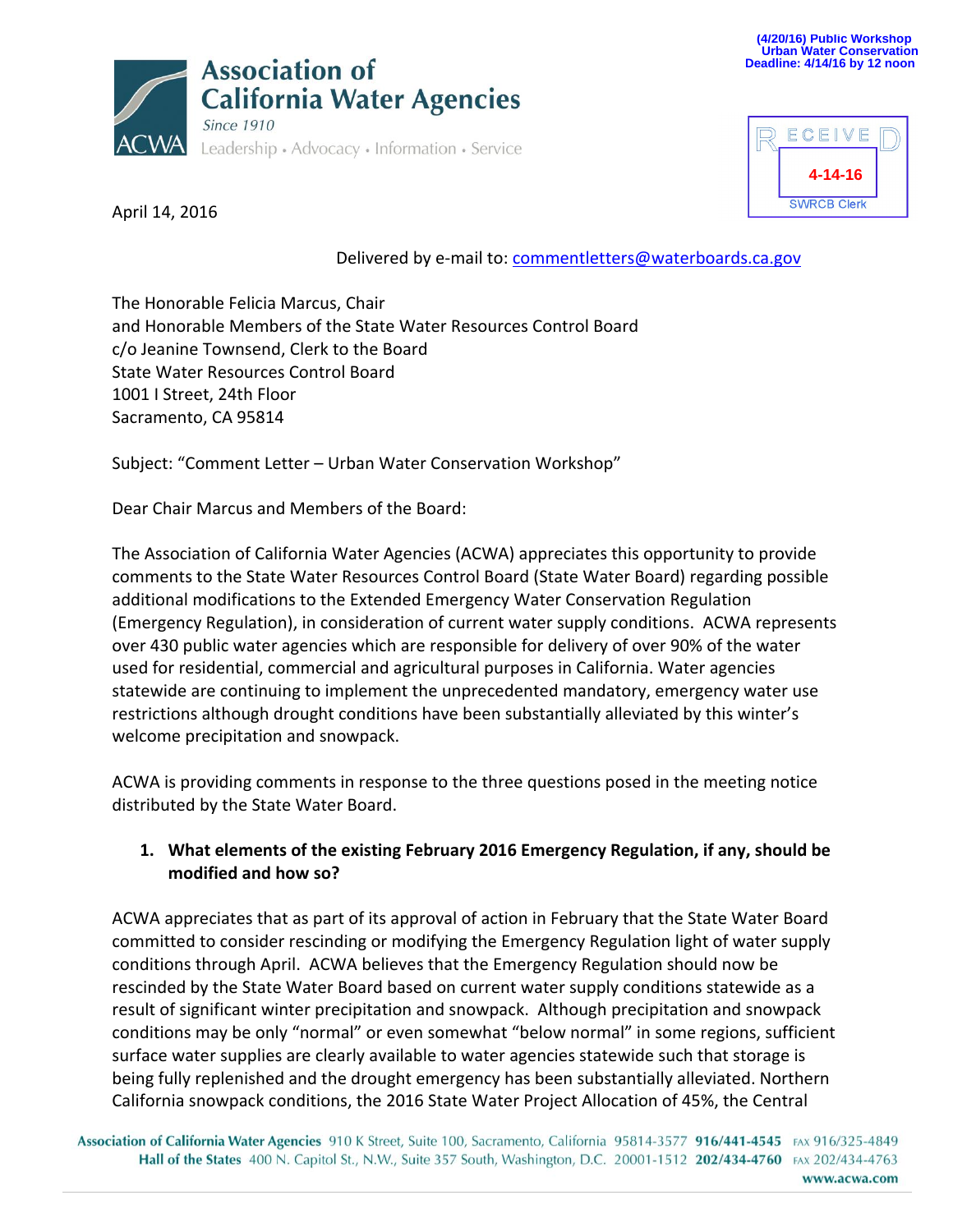The Honorable Felicia Marcus, Chair Page 2 of 3 April 14, 2016

Valley Project Initial Allocation of 55% for urban water contractors south-of-Delta, and diverse water supply investments by water agencies statewide are all contributing to significantly improve water supply conditions statewide. California water users are aware that the severity of the drought has been mitigated, and it is extremely important to acknowledge that, for now, conditions no longer warrant extraordinary emergency conservation mandates.

ACWA does support a state call for voluntary water use reductions, and statewide continuation of the "End User Requirement in the Promotion of Water Conservation" in Section 864 through October, as a response to the possibility of a dry winter 2016-2017 and potential re-emergence of the drought crisis.

If the State Water Board makes a determination that some form of mandated emergency water use restriction for individual water suppliers must be retained until this Emergency Regulation expires in October, we recommend that the regulation be restructured to implement the water supply reliability assessment self-certification alternative that is currently being proposed by several water agencies.

However, if the State Water Board decides not to implement the water supply reliability assessment alternative method and yet continues to impose water supplier conservation mandates, the current Emergency Regulation needs to be significantly revised to add the credits and adjustments ACWA has previously advocated, including:

- Removing climate adjustment caps, and caps on drought-resilient supplies to fully address the remaining unresolved equity issues and continued disincentives for further investment in drought-resilient supplies.
- Removing the 2013 project start-date as qualifying criteria for drought-resilient supplies as it cuts off significant pre-drought investments and does not recognize the funding and planning cycle that has positioned California to meet the challenge of this drought.
- Expanding the definition of "drought-resilient supplies" to clearly include brackish groundwater desalination, surface and groundwater storage and conjunctive use projects, and direct non-potable recycled water supply projects.

## **2. How should the State Water Board account for regional differences in precipitation and lingering drought impacts, and what would be the methods of doing so?**

Regional differences in precipitation in many instances actually are not the major driver of water supply security for most water agencies statewide. As noted above good snowpack conditions, good SWP and CVP urban water allocations, and diverse water supply investments by water agencies statewide will mitigate any effect of regional precipitation deficiencies in 2016. Any "lingering drought impacts" will need to be assessed in coming months and